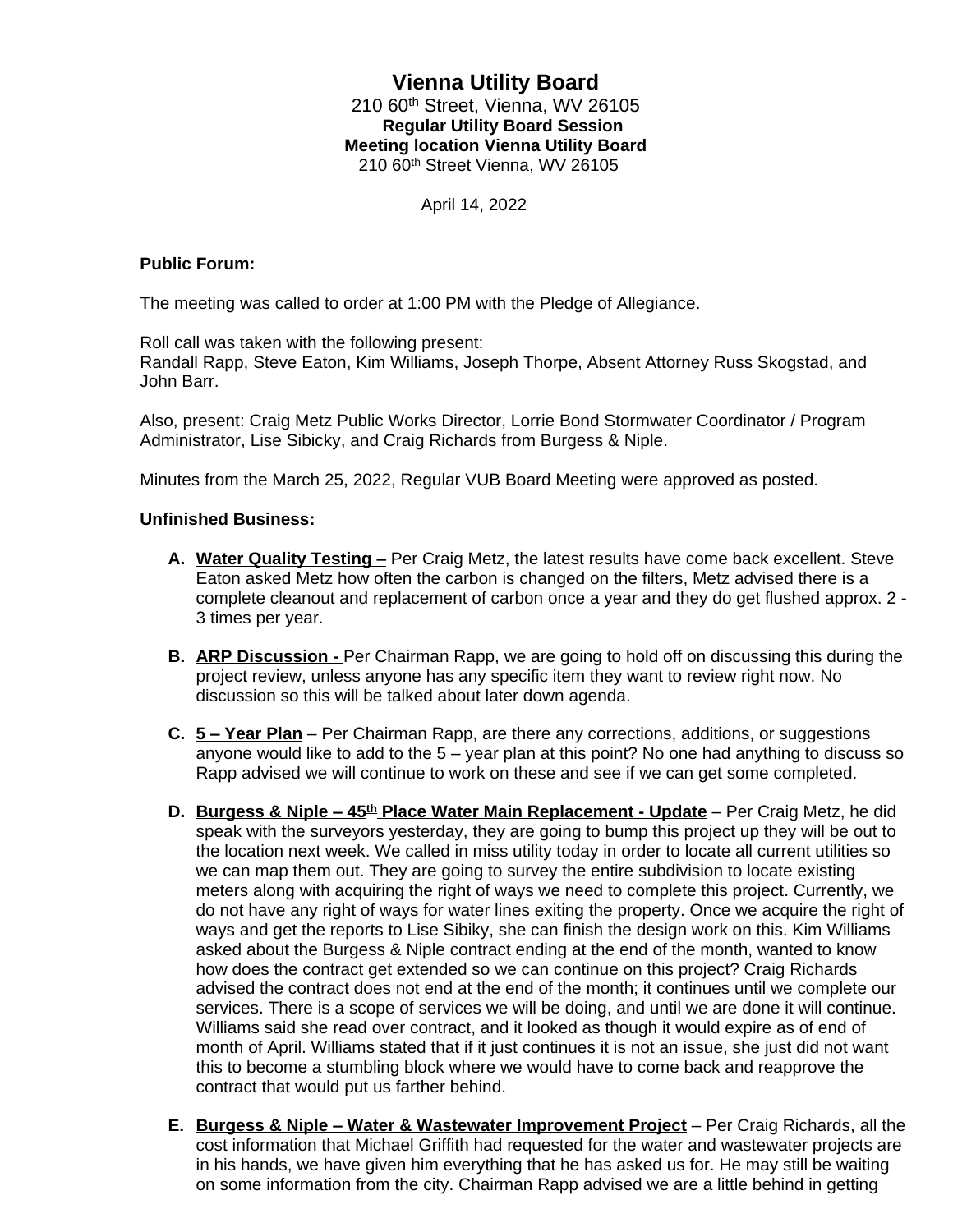him the city information due to us being in the middle of an audit. The auditor just showed up today and unfortunately one of our employees in finance department recently passed away so they are shorthanded, but Amy Roberts is well aware this is a priority and will be taken care of as soon as possible.

- **F. Burgess & Niple – Dredging of Pond Run and Greenmont Dry Dams** Per Craig Richards, there is nothing new to report on this at this time. Per Chairman Rapp, we did apply to Congressman McKinley and Senator Manchin for the earmark money in reference to both of these projects. We have done everything we needed to do to apply for this money, we submitted drawings, along with letters of support from the community. So now is just a waiting game to see if we will qualify for these funds.
- **G. Burgess & Niple – 28th Street Storm Drainage Report**  Mike Davis handed out documents for this discussion. Davis advised the first map shows the drainage areas of the city where most of the issues are in the city, the green lines show where existing storm sewer lines are and the blue lines show existing drainage channels. The second map shows pipe sizes in the drainage area, the blue squares show proposed infiltration basins. This project spans the area from Pond Run all the way to 29<sup>th</sup> Street and 19<sup>th</sup> Avenue area. When looking at this project being done all at once you would be looking at estimated construction costs of approx. \$5,400,000.00, then factoring in legal and design work it brings cost up to approx. \$6,100,000.00. So, we looked at a 3-phase option so the cost would not be so significant all at once. Rapp added these maps shows probably the worst drainage issues in town simply because of the distance and how far it goes again all the way from Pond Run to the 29<sup>th</sup> Street and 19<sup>th</sup> Avenue area. Rapp said there are other problem areas in town but are mostly only about a block or two, but the area we are looking at here is a large distance. Rapp asked Metz what he thought the distance of this area would be, Metz advised approx. about one mile. There is also a 100-foot elevation drop through this whole area. Rapp stated that this is something we have looked at for a long time that is never going to get better. The issues are when we get very heavy rainfall, we have seen videos of 28<sup>th</sup> Street that does flood so bad you could float a boat down the street, but as Metz has said time and time again it only lasts for a short time there are no real ponding issues it just takes some time for the runoff to get through the system which is just not large enough to hold this volume of water. Rapp said this is one of the projects that we desperately need to get done. Rapp asked Metz how much of this could be done on our own, Metz said considering the increase in the size of the pipe he cannot see public works doing any of the work on this especially on phase 1, the smaller laterals we could possibly do. Rapp asked how deep these were going to be buried? Davis advised the deepest looks to be on 29<sup>th</sup> Street and at 15<sup>th</sup> Avenue and 32<sup>nd</sup> Street at 10 feet. Most of the project area would be only buried to 3 to 4 feet. Rapp advised there is still a lot of work to do with right of ways in these areas so we can obtain permission to do the work. Craig Richards also added that during design, if the sanitary sewer is relatively shallow there maybe a fair amount of field work done by public works to determine where the sewer service laterals are and how deep so that when we lay storm sewer through there, we do not clip off the sewer laterals. Rapp stated that we have run into issues with the smaller diameter pipe being back order or if available at all, how much of a back order and price increase are we looking at for 30", 36" and 42" pipe and can we even get it. Davis said you would be able to find that out when you start to do the project, or it could be ordered now. Richards stated that would be a good idea to go ahead and purchase your pipe and then supply it to your contractor. Rapp said at this time we have the study and the phase layout but at this time we do not have the funding, hopefully once the state starts to distribute some of the infrastructure money, we may be able to leverage some of that money to this project. He advised to Mike Davis he has done a great job on this, and we do not want to see this just get stuck on a shelf and do nothing with it, we know we have a problem, we just need to find the funds to do this and that is where we are right now. Rapp asked Burgess & Niple to do a Task Order for an estimate on the design of entire project broken down into 3 phases. Richards said he would have this ready for the next meeting.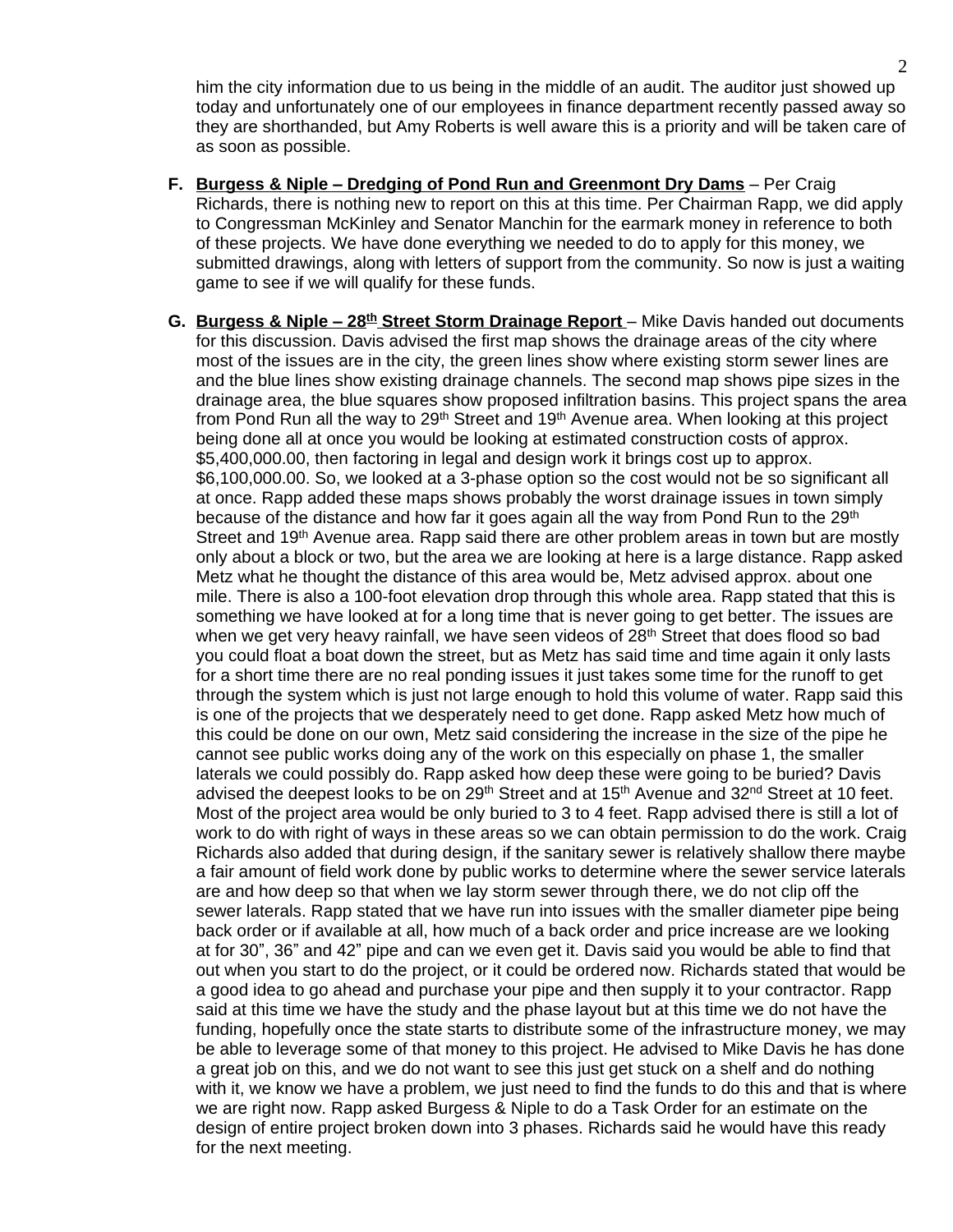#### **New Business:**

- **A. Preliminary Budget Discussion** Rapp advised that Amy in finance department will have these ready for us shortly. He advised that is a pretty flat budget, it will show the pay increase the utility board employees are receiving and there is a very minimum increase in our insurance it was almost nothing, he believes it raised the policy about \$2.50 per employee so it is not bad at all. We must have our budget completed by July 1, we are in April now, so we have May and June to get completed. Metz said he has discussed a few with things with finance director and he wanted to go over a few things with the board. He has run the preliminary numbers and we should be sitting at 78%, anything above that number were in trouble, anything below that number we are pretty good budget wise. Metz asked if anyone could guess what we are over that number on between water, sewer and streets, Rapp stated fuel, Metz said no it is actually engineering services and professional services. We have done a lot of design work this last year so we will see an increase in this area on the budget. Metz also reminded everyone that this upcoming budget is still based on our current rate structure, any rate restructure will not be on this upcoming budget. We are doing very well in most areas, water, and sewer we are sitting at 67%, stormwater is sitting at 44%. The only thing I am going to ask for a few vehicles to be replaced we have a one ton that is incredibly old and outdated and a few pick up trucks that are also very old and need replaced. Another thing to be aware of is that Parkersburg Utility Board is doing upgrades to their sewer plant, we will be responsible for some of the cost of this, so our fee is going to increase. What we pay Parkersburg is a huge part of our budget just keep that in mind. We will get numbers to you at the next meeting for your review. Williams asked when we would be looking at approving the budget, Metz advised that the meeting May is when we will sit down and go over them, and if we must have a special meeting after that we will approve it. Williams said so we are looking to approve it in May. Metz advised no it would be June. Williams added that this has been discussed before she was elected and has been discussed since she has been on board that we need to sit down and look at commercial rates on stormwater. Metz said he didn't disagree it is not fair that some smaller businesses that pay the same as larger commercial properties. He advised that this is something that we should look at before next years budget. Williams suggested that even after our budget is approved this year, we could still review the stormwater rate increase, bring it before council and the board and still move ahead with it instead of having to wait until next years budget approval. Metz said absolutely we can do this.
- **B.** Burgess & Niple River Road Water Main Bid Approval Per Metz, we have talked about this project a lot, we knew there would be an increase in product fees, we did not think it would quite this much, but we did have 3 good bidders. It is shocking what fees the state road department cost and what they want us to do in reference to making us pave one lane entirely on River Road from 32<sup>nd</sup> Street to Grand Central Avenue, so this is a huge cost. Right now, the best cost came in at \$890,110.00. Rapp advised that we allocated approx. \$500,000 for this project not knowing what the cost would be, now that we know we are \$380,000 short. It is his intention to go back to council, explain to them what happen and ask for the additional needed out of the \$2 million we have left in the ARP Funds. So, we need to ask for the additional \$380,000.00 to complete this project. Metz advised he would like to start this project when school is out. Rapp asked to entertain a motion that we approach City Council for \$380,000 of additional funding out of the ARP funds toward the River Road Water Main project.

### Motion and Vote

Chairman Rapp called for motion to approach City Council for \$380,000 of additional funding out of the ARP funds toward the River Road Water Main Project. Motioned carried by Steve Eaton was seconded by Kim Williams. Vote carried in support unanimous 4-0